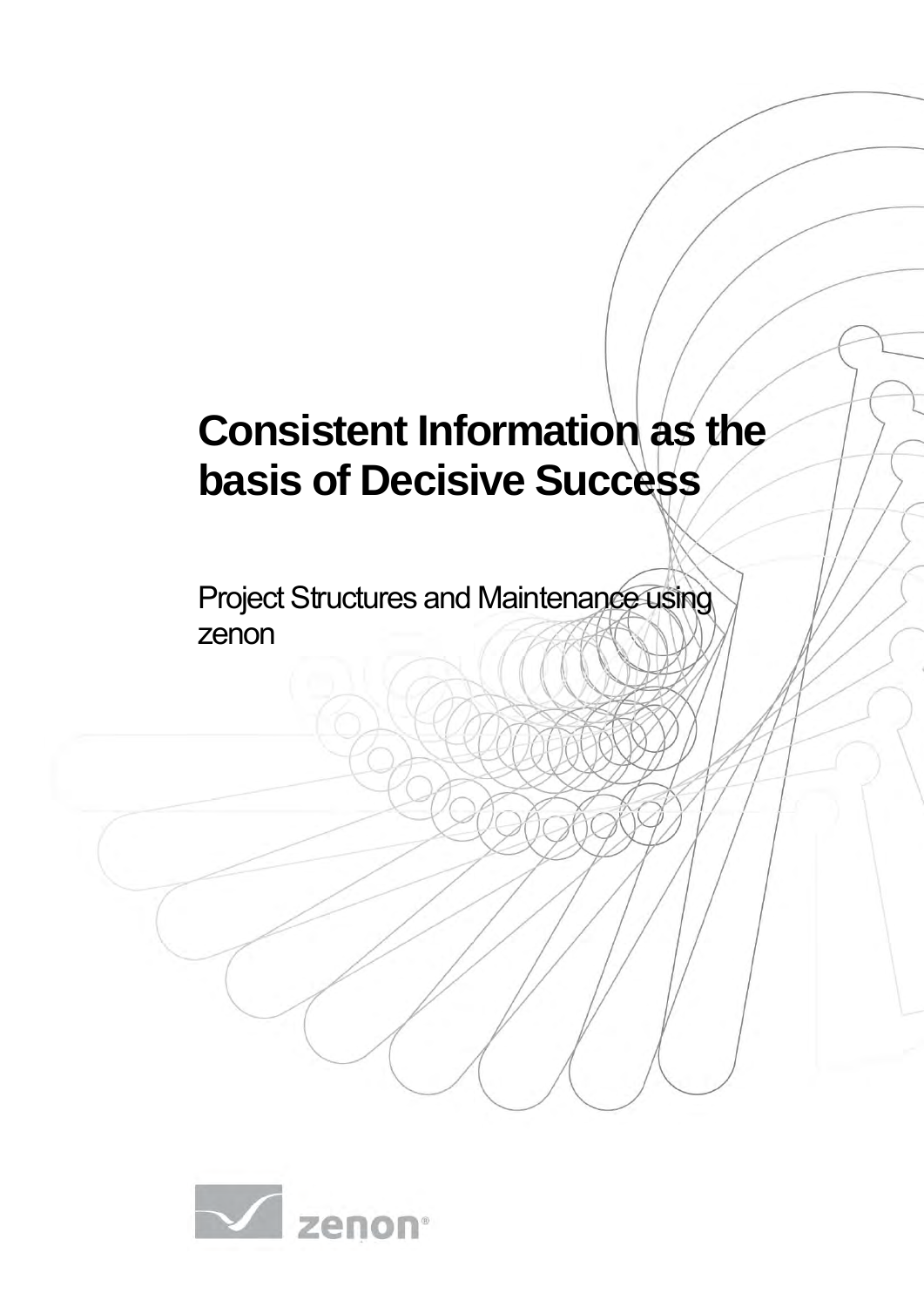



## **A methodical approach to achieving greater efficiency**

COPA-DATA"s zenon provides essential functions and sophisticated tools to create a comprehensive solution for automotive production – from the human machine interface (HMI) through to an enterprise-wide production management system.

A consistent basis of information, starting with a holistic view of the manufacturing process, forms the basis for success and competitiveness in automotive production. At the process level, programmable logic controllers record and process data relating to the manufacturing process. To be able to control production processes on-site, users and maintenance staff generally use HMIs in the facility. The user-friendly, graphical user interfaces display the information for their respective manufacturing cells and archive operational status information and reports. Superordinate SCADA systems check the interplay of the individual manufacturing cells and thus enable information about complete manufacturing stages to be displayed and monitored. In doing so, the SCADA system will often draw upon the same information that has been processed by the process level user interfaces.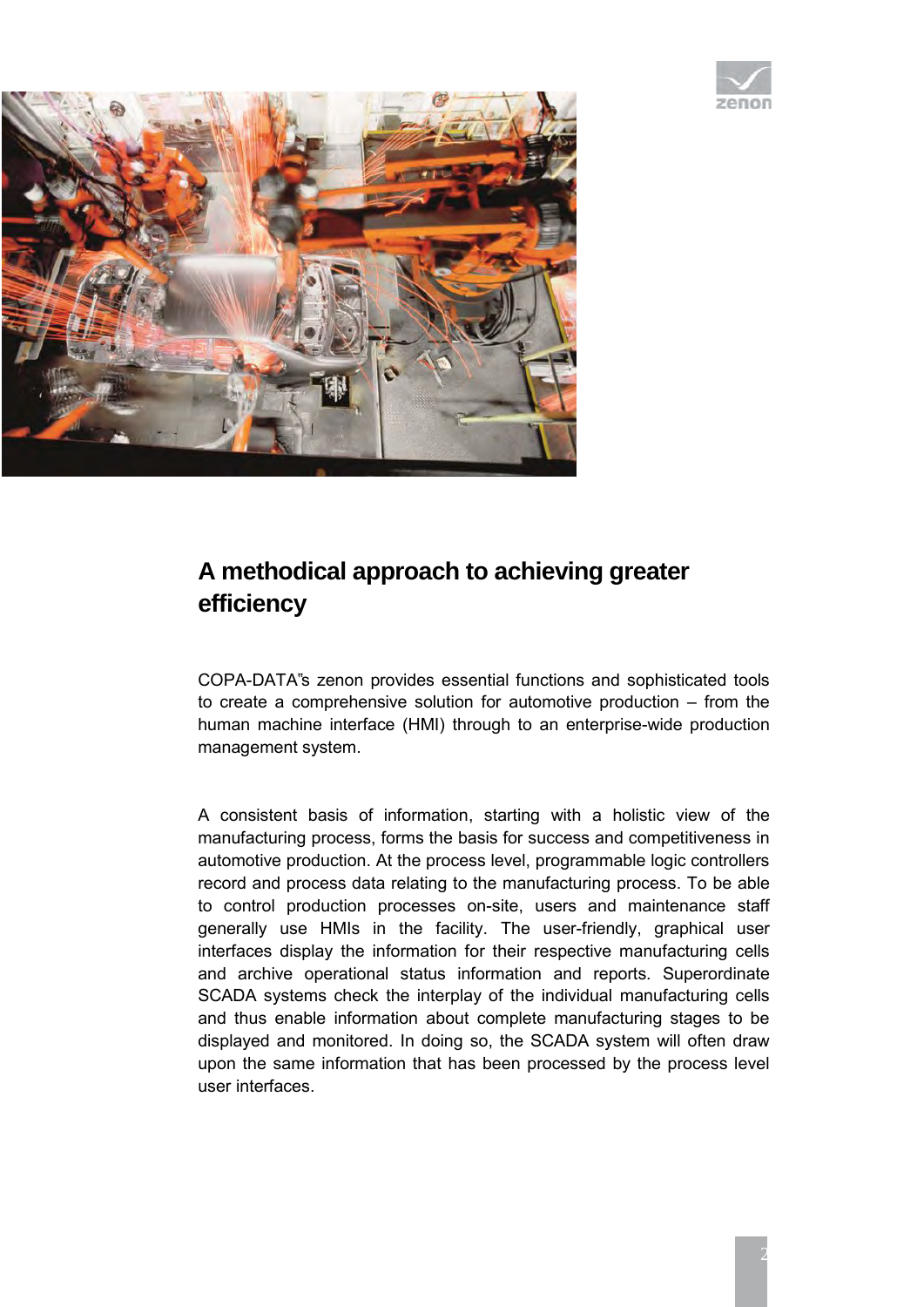

### **Realize optimization potential through focused action**

When automobile manufacturers use zenon as their HMI/SCADA solution, they benefit from its flexible, open integration and thus create comprehensive potential for optimization. zenon"s flexible, open integration makes it possible to use an HMI/SCADA application on control panels running Windows CE, on PCs running Windows XP, VISTA or Windows 7 operating systems, and Windows Server platforms. Projects optimized for the respective applications are all created with the same zenon Editor.

**Example:** A body goes through different manufacturing stages in the paintshop: these include pre-cleaning, cathodic dip coating (CDC) and subsequent drying, sealing and underbody protection with subsequent drying, filler, base coat, a top coat with dryer and cavity sealing to prevent rust. For each of these manufacturing stages, zenon projects specifically optimized for this process are used. They are available to users on-site and can also be installed on operating stations elsewhere thanks to zenon networking.

#### **Work efficiently with multiple project administration using the project hierarchy in zenon**

In addition to on-site stations, conventional systems set up additional data connections to controllers and create parallel visualization projects for superordinate control and monitoring tasks.

In contrast, zenon makes it possible to consistently reuse data and screens from the existing on-site projects. zenon multiple project administration creates a logical connection between individual projects and puts these together in a hierarchical connection. The user can display this project hierarchy graphically in the zenon Editor by dragging the project to the desired position with their mouse and, in doing so, creates a multihierarchical project tree. The highest project in the hierarchy is known as the integration project" or umbrella project". All other projects are subordinate to this project. The data from individual projects is available across all projects within this project structure.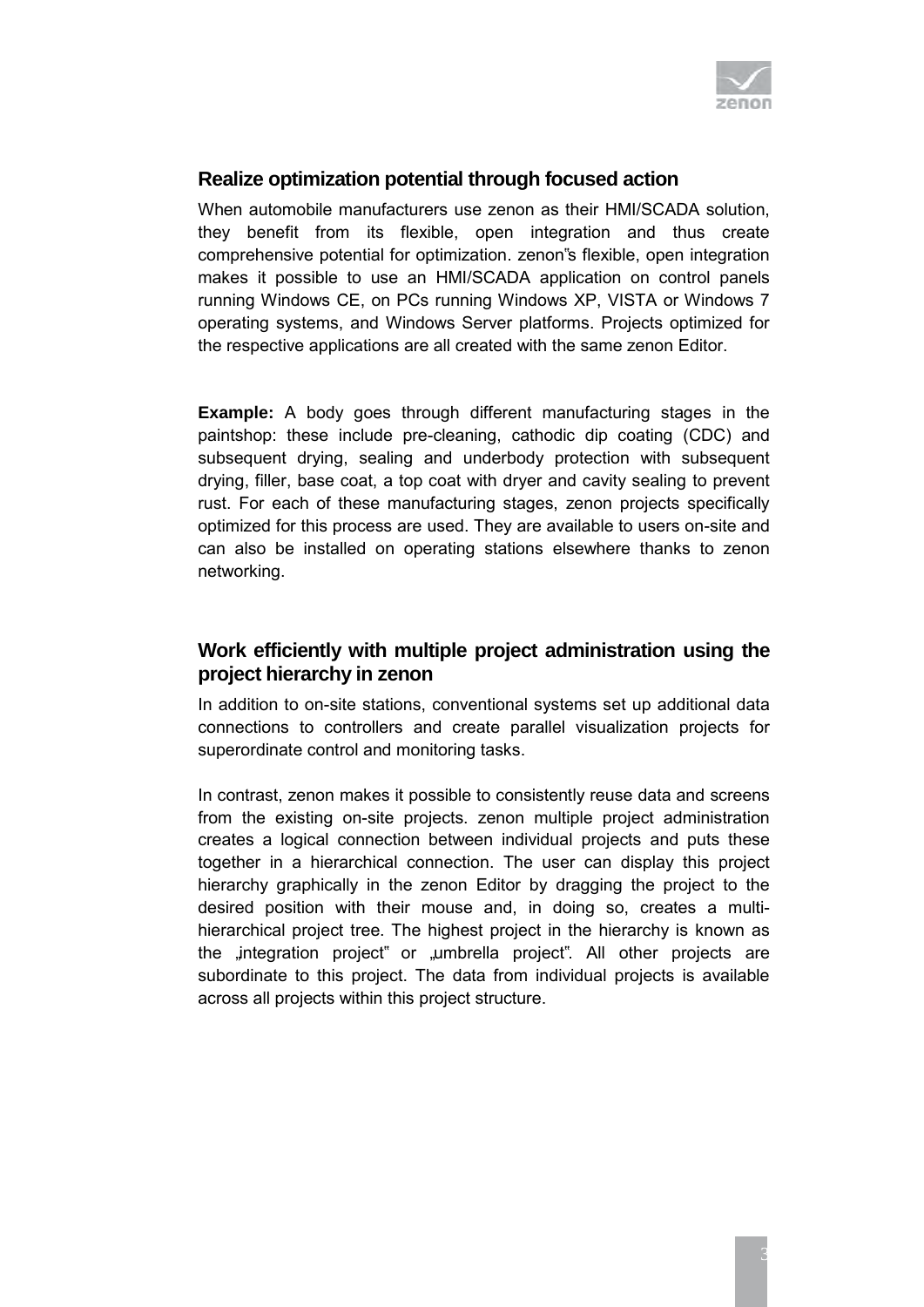



**Figure 1: An example of a hierarchical structure in zenon from the Automotive Industry: Cathodic dip painting, underbody protection and top coat are applied in the paintshop. Drying the bodywork is a sub-stage of cathodic dip protection.** 

The zenon multiple project structure is comparable to a ringbinder: additional zenon projects – or sheets – can be added at any time. However, the zenon multiple project structure always automatically indexes all the information from sheets that have already been stored and when new sheets are added. If somebody opens a ringbinder, they can look through the pages and review all the information without having to remove the individual sheets. The same is true for projects that are created within a zenon multiple project structure: users can browse the individual screens or projects without having to access them separately. The integration project or "umbrella project" is comparable to the table of contents in our ringbinder. It serves as a central navigation project and enables screens or data from subordinate projects to be displayed.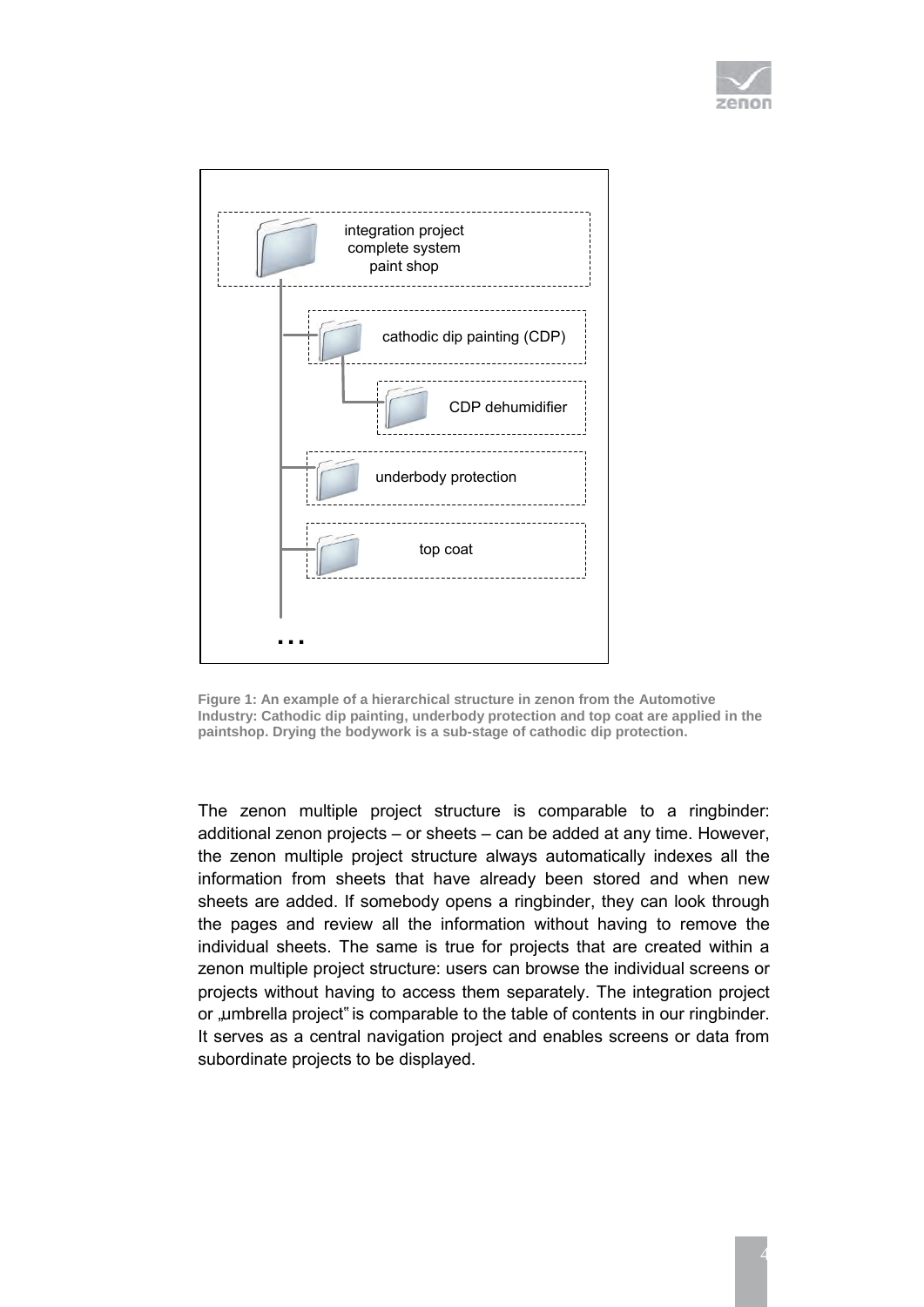



#### **Configure centrally and use the configuration multiple times**

In the zenon Editor, the user can link the cross-project data and variable values from other projects. Overview screens or factory layouts with detailed information are thus created quickly and simply. The whole process is coupled once, directly at the source. The values recorded in this way can be displayed throughout all projects so the Production Manager or a supervisor always have a consistent data basis for further analysis, trending etc. Changes or additions to communication are made at a central location – in the respective equipment project. The same flexibility exists for changes to functions or screens: the zenon user only needs to plan them once; subsequently they can be linked to multiple times.

In an integration project, users can create central alarm information lists or chronological event lists with just a few mouse clicks. These types of zenon screens give users the option to filter the lists in the respective screen switching function. If the user utilizes one of these types of screens in the integration project, zenon automatically expands the filter to the individual projects. zenon summarizes all data from individual lists. Thus, all project alarms are displayed in the alarm information list of the integration project and sorted chronologically.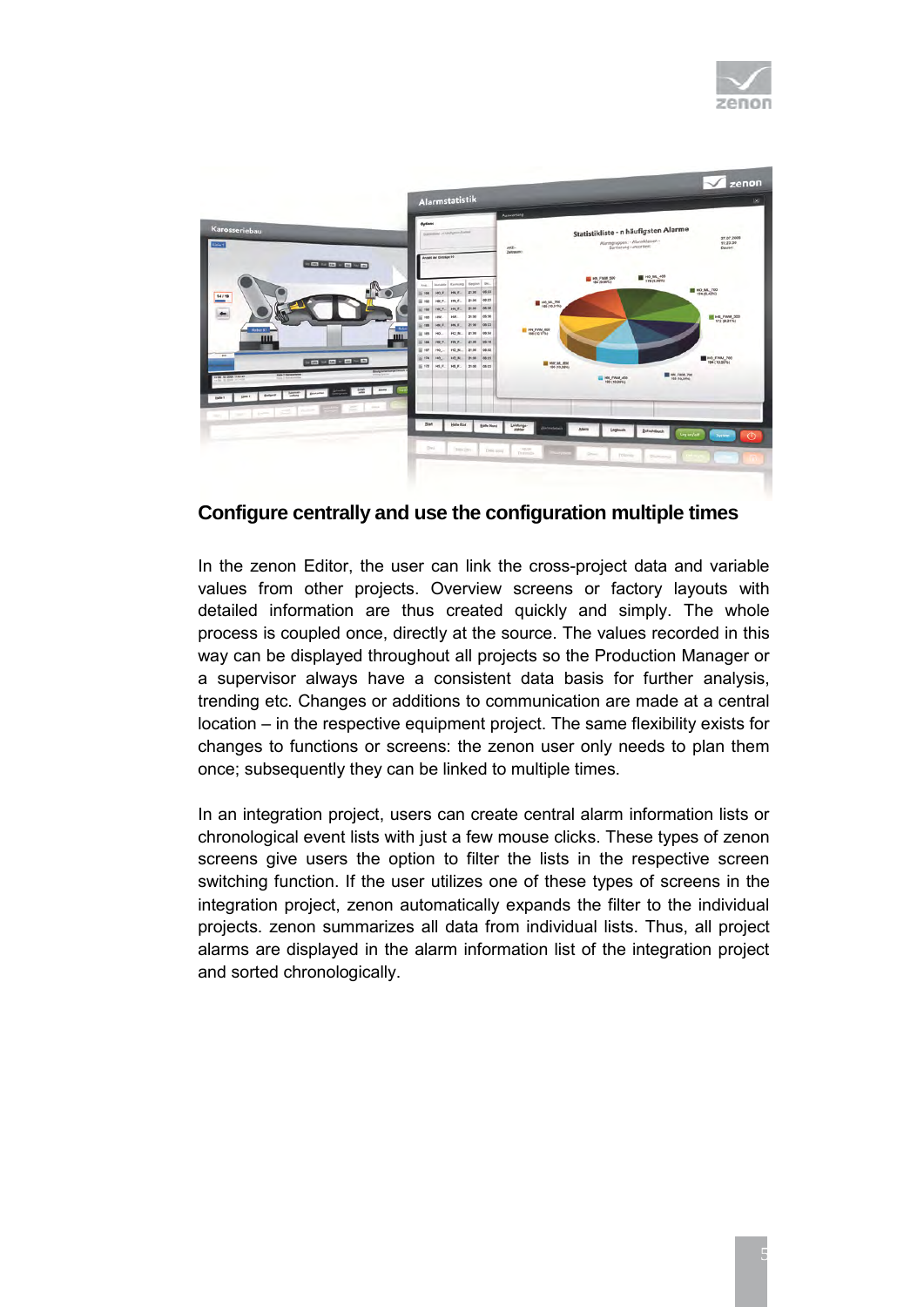



**Figure 2: Project hierarchy and multiple project administration with zenon: The software creates a multi-hierarchical project tree, with the integration or umbrella project at the top of this tree. Multiple project administration makes it possible to structure the projects in logical arrangement to each other.** 

If companies use zenon projects in a multiple project structure, the individual projects remain unaffected. Data or screens from another project can be accessed through standard zenon interfaces. To do this, the projects are merely integrated into the multiple project hierarchy, without changes. Thus, the responsibility or possible guarantee rests with therespective project engineer. Project expansions or amendments are made directly in the individual projects. Any maintenance work that needs to be carried out only influences the project it directly involves and the system as a whole remains unaffected and continues to run reliably. Individual projects are therefore autonomous and the option to run these projects autonomously is retained.

#### **Simple administration of a zenon network**

The well-thought-out network functionality of zenon makes it possible to implement projects on different servers. Thanks to zenon"s functionalities, the user can create very efficient complex network designs. The zenon user can configure individual stations in such a way that only the contents of the projects that are necessary for activities on the given site are visible at the process level. The zenon Editor supports users in the administration of the zenon network. The integrated topology management graphically displays the relationships of the individual projects with their respective servers. A testing routine checks the configured structure to see that it is complete and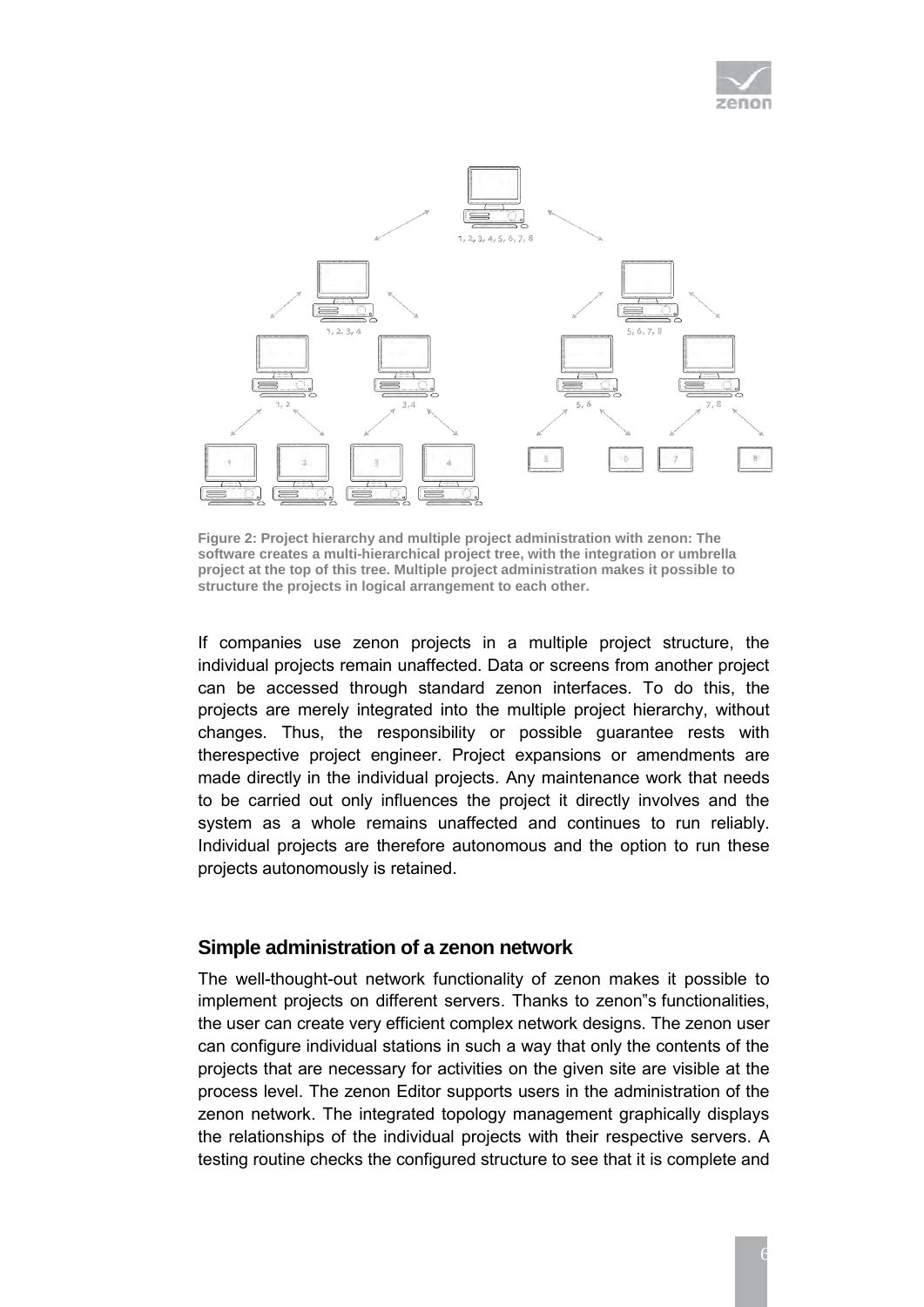

that there are no errors in configuration. Errors in configuration are quickly identified. Should they be, the project-worker will see messages such as "Server and standby server are the same computers" or "No start project found" displayed. With the network node function, zenon also tests to see that the selected network topology can function correctly.

| Network Topology           |                    |          |                |                             |                    |                        |                     |                 |                  |                  |                     |
|----------------------------|--------------------|----------|----------------|-----------------------------|--------------------|------------------------|---------------------|-----------------|------------------|------------------|---------------------|
|                            |                    |          |                |                             |                    |                        |                     |                 |                  |                  |                     |
| $E = E \times K$           |                    |          |                |                             |                    |                        | $\bullet$           |                 |                  |                  |                     |
| Projektname                |                    |          | Netzwerk aktiv | Server                      | Standby            |                        | Projektname         | Rolle           | Server           | Standby          | Überpüfungsergebnis |
| Arbeitsbereich             |                    |          |                |                             | <b>INTEGRATION</b> | Einzelplatz            |                     |                 |                  |                  |                     |
| <b>B</b> INTEGRATION       | nein               |          |                |                             |                    | <b>OILEVEL1 A</b><br>ė | Server              | <b>SERVER A</b> | <b>STANDBY A</b> |                  |                     |
| <b>G-dALEVEL1_A</b>        | ia                 | SERVER A |                |                             | STANDBY A          | LEVEL2 AA              | Client              | SERVER AA       |                  |                  |                     |
|                            | <b>ELEVEL2 AA</b>  |          |                | <b>SERVER AA</b>            |                    |                        | <b>C</b> LEVEL1 B   | Client          | <b>SERVER B</b>  | <b>STANDBY B</b> |                     |
| <b>EL LEVEL1 B</b>         |                    | ia       |                | <b>SERVER B</b>             |                    | <b>STANDBY B</b>       |                     |                 |                  |                  |                     |
|                            |                    |          |                |                             |                    |                        |                     |                 |                  |                  |                     |
| $\vert$ < $\vert$<br>m.    |                    |          | > 1            |                             |                    |                        |                     | <b>III</b>      |                  |                  |                     |
| <b>DAX</b><br>西<br>$F_1$ 0 |                    |          |                |                             |                    |                        |                     |                 |                  |                  |                     |
| Rechnemame                 | Startprojekt       |          |                | Startprojekt Runtime-Ordner |                    |                        | Überpüfungsergebnis |                 |                  |                  |                     |
| 冒<br>Filtertext            | Filtertext         | 冒        |                | Filtertext                  | 雇                  |                        | Filtertext          | 冒               |                  |                  |                     |
| SERVER A                   | <b>INTEGRATION</b> |          | c:\test        |                             |                    | In Ordnung             |                     |                 |                  |                  |                     |
| <b>SERVER AA</b>           | LEVEL2 AA          |          | c:\test        |                             |                    | In Ordnung             |                     |                 |                  |                  |                     |
| SERVER B                   | <b>INTEGRATION</b> |          | c:\test        |                             |                    | In Ordnung             |                     |                 |                  |                  |                     |
| STANDBY A                  | <b>INTEGRATION</b> |          | c:\test        |                             |                    | In Ordnung             |                     |                 |                  |                  |                     |
| <b>STANDBY B</b>           | <b>INTEGRATION</b> |          | c:\test        |                             |                    | In Ordnung             |                     |                 |                  |                  |                     |

**Figure 3: An illustrative example of a network topology in zenon.** 

If users consistently use zenon across their automation infrastructure, they benefit from transparent manufacturing data – even in very convoluted systems – and from reusing data that has already been recorded. It is not necessary to configure projects more than once. As a result, both the effort involved and the incidence of errors are reduced considerably.

If you have any questions or would like any further information – our automotive experts are happy to speak to you at any time. Contact us by email at: [automotive@copadata.com.](mailto:automotive@copadata.com)